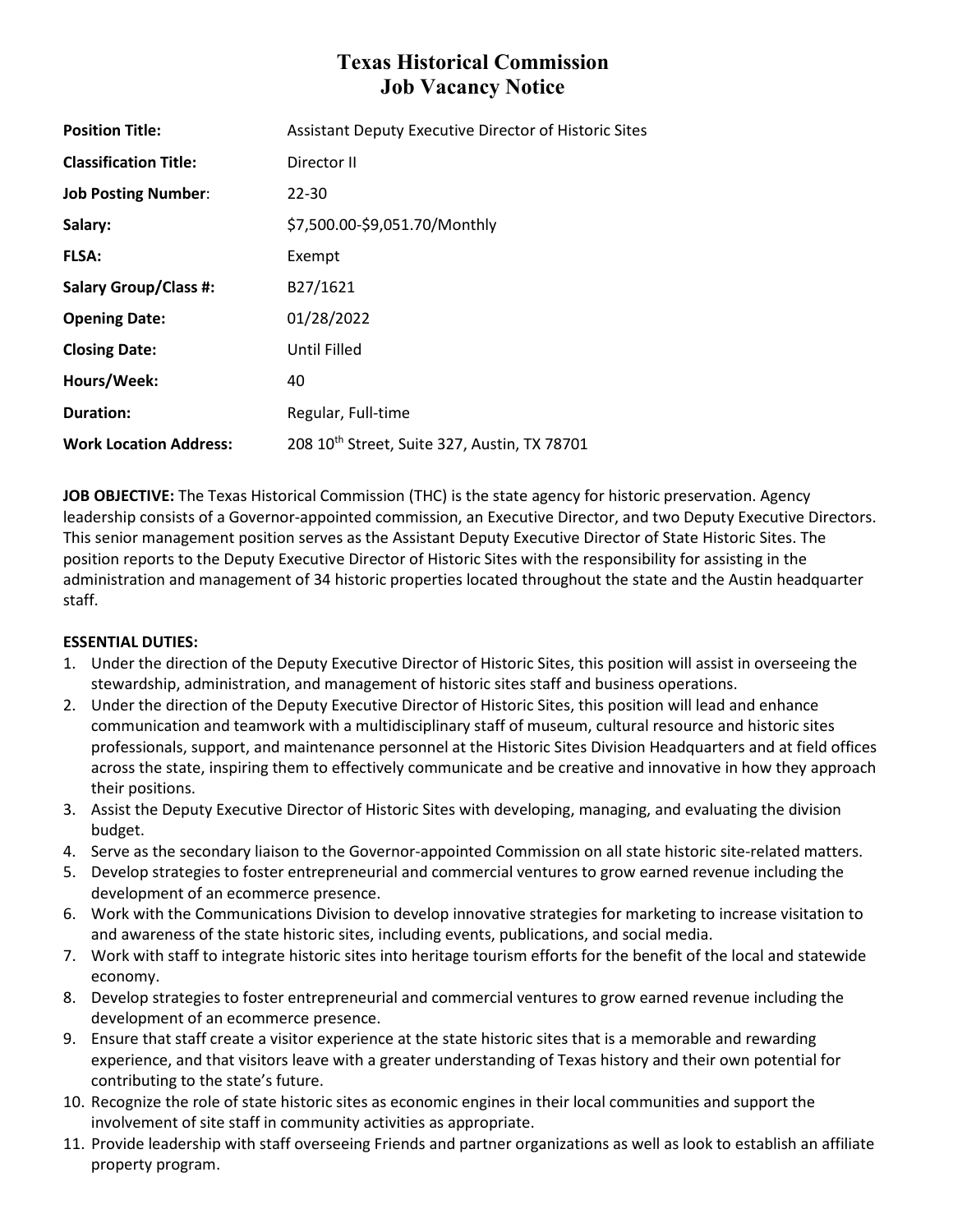- 12. Ensure that exemplary communication and coordination exists between the Austin office and the field offices with the goal of achieving excellence and consistency in the execution of cultural resource management standards and policies as well as align operations with Commission directives and business needs.
- 13. Motivate the staff continually to improve their performance and communication. Maintain a productive, teamoriented work atmosphere by staying involved in the daily functions of the division when necessary and appropriate. Take action to address staff performance issues quickly and effectively.
- 14. Communicate effectively with staff and provide opportunities for the staff to develop professionally.
- 15. Support and provide guidance to historic sites operational directors in developing and meeting a site's strategic operational plan. Address programmatic issues as they arise. Use sound judgment and analytical abilities to solve problems.
- 16. Communicate often and effectively with the Deputy Executive Director of Historic Sites. Keep Deputy Executive Director informed about issues affecting the division and its operation. Involve the Deputy Executive Director when issues are sensitive to external customers or involve policy questions. Share concerns and opportunities for improvements.
- 17. Handle special assignments relative to certain state agencies and other partner organizations. Report regularly to the Deputy Executive Director on issues relative to those assignments and makes recommendations for improved cooperation and interaction.
- 18. Recommend changes to the Deputy Executive Director in the allocation of funds and personnel, as appropriate, to meet long-range program needs, address business strategies, and to implement the priorities set by the Executive Director and Commission.
- 19. Enthusiastically support adult and youth programming at state historic sites.
- 20. Assist in presenting division update by PowerPoint at quarterly meetings of the commission.
- 21. Assist in developing and implementing the agency's strategic plan, including the State Historic Preservation plan.
- 22. Assist with recruiting, hiring, training, and performance evaluations for the division.
- 23. Adhere to established work schedule with regular attendance.
- 24. Follow all THC safety guidelines/procedures and ethics requirements.

# **NON-ESSENTIAL DUTIES:**

25. Perform other duties as assigned.

## **QUALIFICATIONS/REQUIREMENTS (The application must specifically state how each of the following qualifications are met):**

- Graduation from an accredited four-year college or university with a degree in strategic or operational management, cultural/heritage resource management or planning, public or non-profit business administration, or closely related field;
- Minimum eight years' professional experience in management, strategic business planning, organizational change, business success in market/earned revenue growth, and personnel goal setting, restructuring, and oversight at a senior management level;
- Work experience in supervising or leading a team to successfully achieve results;
- Experience conducting employee coaching and counseling, and managing operational and employee performance and change management addressing performance issues;
- Demonstrated success in business growth in expanding operational structures, markets, and earned revenue;
- Effective experience in staff management and organization restructuring;
- Experience making presentations to groups, communities, and executive level staff;
- Ability to work with people at all levels of professional expertise in the agency's programs (including architects, archeologists, historians, interpretive specialists, curators, grounds keepers, etc.);
- Knowledge of Texas history and of cultural institutions and resource management principles regarding museum and cultural/heritage business operations;
- Valid Texas driver's license, acceptable driving record and ability to drive a state vehicle; and
- Required to travel up to 20% of the work period.

## **PREFER:**

• Graduation from an accredited four-year college or university with a master's degree or higher in strategic or operational management, business, planning, business administration, public or non-profit business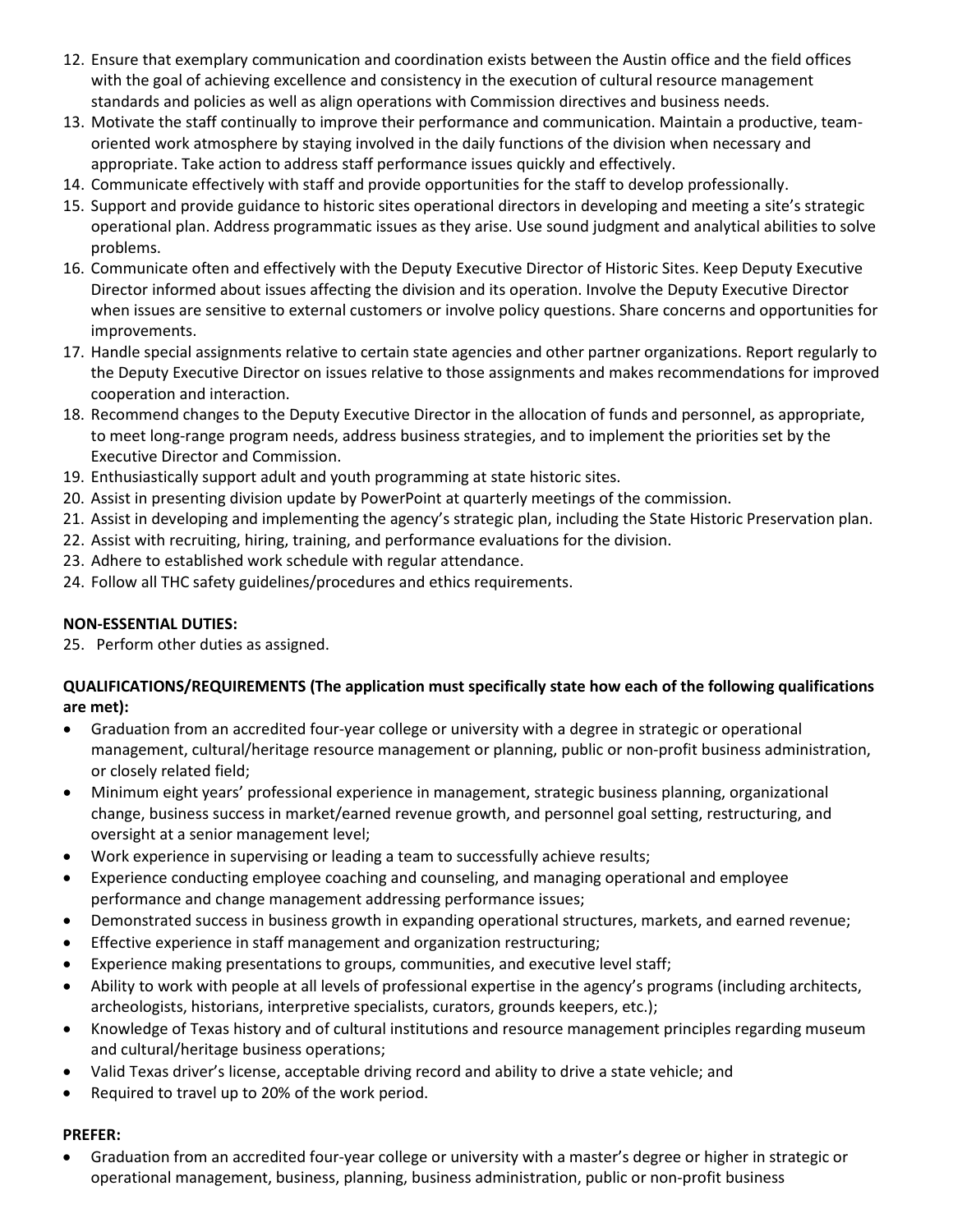administration, cultural/heritage resource management or a closely related field with a minimum five years of professional senior management experience in management of complex business structures and organizations with large staff with diverse backgrounds;

- Experience with public agency administrative practices including Human Resources, procurement, and risk management;
- Demonstrated interest in Texas history and knowledge in cultural/heritage organizational management and standards.

# **KNOWLEDGE, SKILLS AND ABILITIES:**

- Thorough knowledge of financial management principles and procedures;
- Knowledge of preservation standards/ethics and museum management practices and methodologies;
- Knowledge of generally accepted accounting principles including pronouncements which apply to not-for-profit organizations and Governmental Accounting Standards Board;
- Knowledge detailing project management skills and strategies;
- Excellent leadership, management, team building, and strategic planning skills;
- Effective verbal and written communication, human relations, and organizational skills;
- Skill in providing customer service excellence to both internal and external customers;
- Skill in operating a personal computer with word processing, database, and spreadsheet software;
- Effective critical thinking skills;
- Ability to manage short and long-term financial planning;
- Ability to analyze problems, evaluate alternatives and recommend effective solutions;
- Ability to process information in logical manner and to assess validity;
- Ability to work effectively under pressure and meet strict deadlines while maintaining extreme attention to detail;
- Ability to multi-task in a fast-paced environment;
- Ability to adapt successfully and quickly to change and deliver quality results in a timely manner;
- Ability to plan, organize and work independently, as well as within a team environment;
- Ability to work in a setting requiring self-motivation/cooperative decision-making and to work effectively with diverse groups of people;
- Ability to establish goals and objectives and to devise solutions to problems;
- Ability to organize information and provide clear audit trails for documentation;
- Ability to exercise sound judgment and discretion; and
- Ability to maintain the highest level of confidentiality.

## **REGISTRATION, CERTIFICATION, OR LICENSURE:**

Must have or obtain a valid Driver's License and Defensive Driving Course to be able to operate state vehicles.

**ENVIRONMENT/PHYSICAL CONDITIONS:** Normal office work environment and may have exposure to dust and environmental allergens consistent with normal business activities and human contact. Mostly sedentary in nature but may involve walking; standing; pulling and pushing; kneeling, stooping, and bending; performing tasks requiring fine motor skills and coordination; and safely lifting and carrying items weighing up to 30 pounds. Must be able work extended periods at a computer and may require working extended hours and some evenings and weekends, as needed. May involve travel, occasionally overnight.

**REMARKS (Application procedures, Special requirements):** State of Texas application must be submitted through the CAPPS [website.](https://capps.taleo.net/careersection/808/jobsearch.ftl?lang=en) Only applicants interviewed will be notified of their selection or non-selection. Resumes will NOT be accepted in place of a completed application.

The Texas Historical Commission is an equal opportunity employer and does not discriminate on the basis of race, color, religion, sex, national origin, genetic information, age or disability in recruitment, selection, appointment, training, promotion, retention, or any other personnel action or deny any benefits or participation in programs or activities which it sponsors.